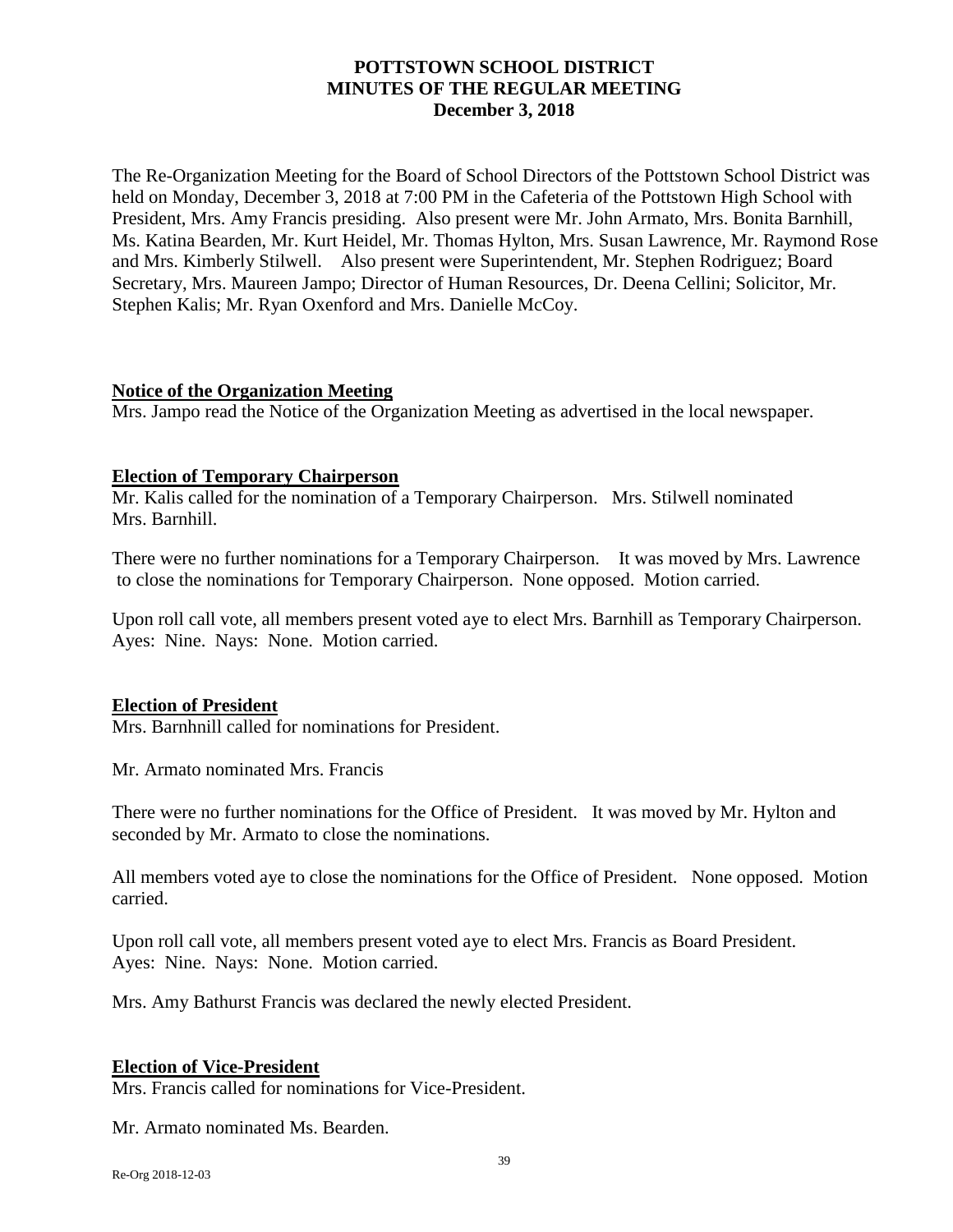There were no further nominations for the Office of Vice-President. It was moved by Mrs. Barnhill and seconded by Mrs. Francis to close the nominations.

All members voted aye to close the nomination. None opposed. Motion carried.

Upon roll call vote, all members voted aye to elect Ms. Bearden as Vice-President. Ayes: Nine. Nays: None. Motion carried.

Ms. Bearden was declared the Vice-President.

# **Parliamentarian Procedures**

Appointment of Parliamentarian/Approve Roberts Rules of Order and Parliamentary Procedure

It was moved by Mrs. Barnhill and second by Mrs. Stilwell that the Board approve the solicitor as parliamentarian and approve Roberts Rules of Order and Parliamentary Procedure.

All members voted aye. None opposed. Motion carried.

## **Committee Appointments for 2019**

Standing Committees (in accordance with Board Policy 005) to be determined at the January 2019 School Board Governance Workshop. Administration proposed flipping the committee schedule for Policy/Personnel, Facilities/ Finance to the 1<sup>st</sup> Thursday of every month and Community Relations, Curriculum to the  $2<sup>nd</sup>$  Thursday of the month. This change will accommodate the timeline for policies to the Federation as outlined in the Professional Agreement. All members were in agreement to make the change.

# **Adopt Time and Places for the 2019 Regular Board Meetings**

2019 Board Meeting Calendar will be discussed at the Board Workshop to be held in January. All members were in agreement to schedule a Board Workshop on January 10, 2019 at 7:00 pm in the Library at the High School. The workshop is open to the public. A Regular Board meeting is scheduled for Thursday, January 17, 2019 at 7:00 pm in the Cafeteria at the High School.

# **ROUND TABLE**

Mr. Heidel – no comment.

Mrs. Bearden – no comment.

Mrs. Lawrence extended an invitation to support a fundraiser for the non-profit group Traces of Love.

Mr. Hylton – no comment.

Mr. Armato – no comment.

Mr. Rose congratulated the officers.